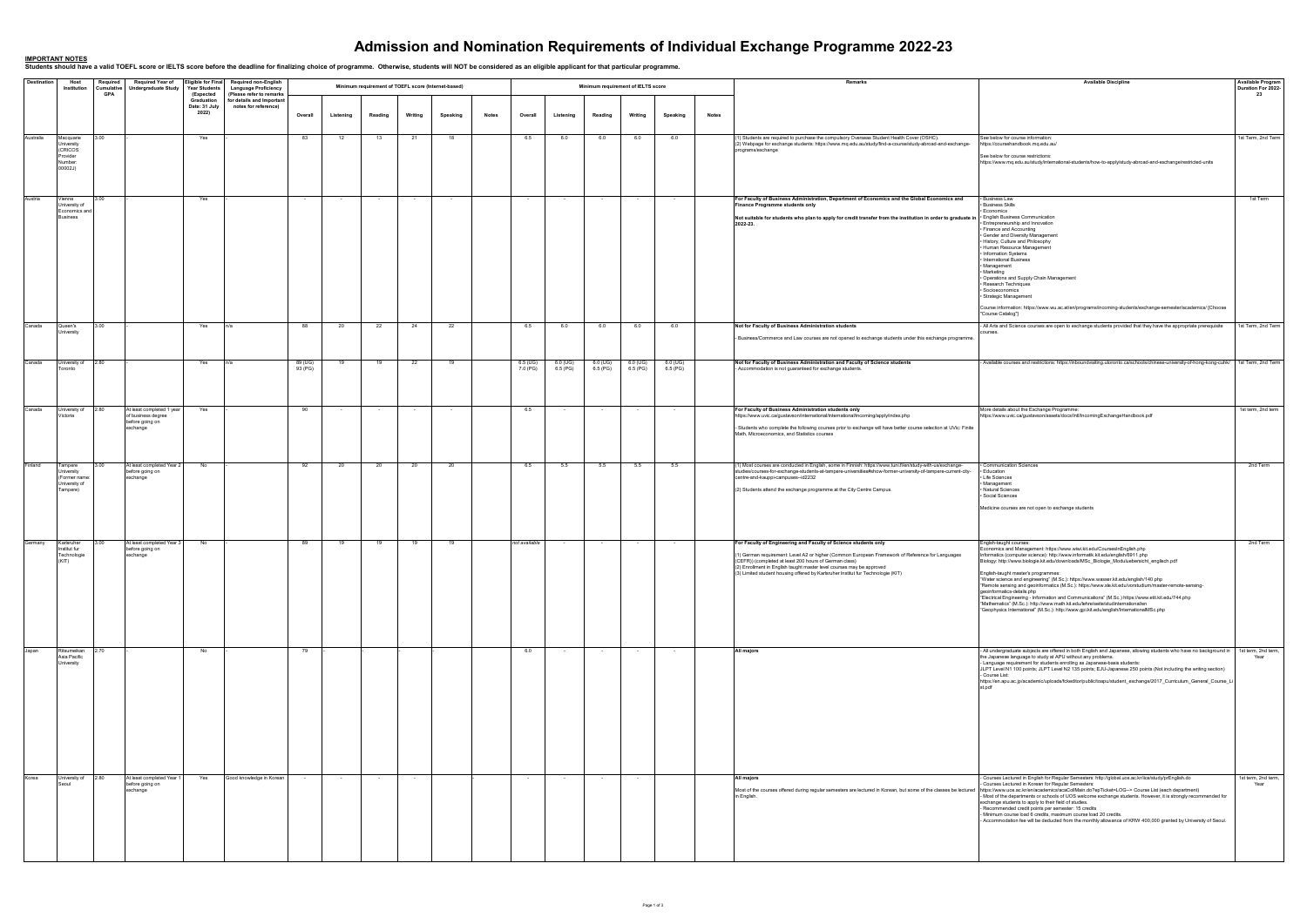## **Admission and Nomination Requirements of Individual Exchange Programme 2022-23**

<u>IMPORTANT NOTES</u><br>Students should have a valid TOEFL score or IELTS score before the deadline for finalizing choice of programme. Otherwise, students will NOT be considered as an eligible applicant for that particular pro

| <b>Destination</b>     | Host<br>Institution                        | Required<br>Cumulative<br>GPA | <b>Required Year of</b><br><b>Undergraduate Study</b>    | <b>Year Students</b><br>(Expected<br>Graduation | Eligible for Final Required non-English<br><b>Language Proficiency</b><br>(Please refer to remarks<br>for details and Important |               |           | Minimum requirement of TOEFL score (Internet-based) |         |          |                                                                                                                        |         |           | Minimum requirement of IELTS score |         |          |                                                                                                                                                                          | Remarks                                                                                                                                                                                                                                                                                                                                                                                                                                                                                                                                                                                                                                                                                                                                                                                                                                                                                                                                                                                                                                                                                                                                                   | <b>Available Discipline</b>                                                                                                                                                                                                                                                                                                                                                                                                                                                                                                                                                                                                                                                                                                                                                                                                                                        | <b>Available Program</b><br>Duration For 2022-<br>23 |
|------------------------|--------------------------------------------|-------------------------------|----------------------------------------------------------|-------------------------------------------------|---------------------------------------------------------------------------------------------------------------------------------|---------------|-----------|-----------------------------------------------------|---------|----------|------------------------------------------------------------------------------------------------------------------------|---------|-----------|------------------------------------|---------|----------|--------------------------------------------------------------------------------------------------------------------------------------------------------------------------|-----------------------------------------------------------------------------------------------------------------------------------------------------------------------------------------------------------------------------------------------------------------------------------------------------------------------------------------------------------------------------------------------------------------------------------------------------------------------------------------------------------------------------------------------------------------------------------------------------------------------------------------------------------------------------------------------------------------------------------------------------------------------------------------------------------------------------------------------------------------------------------------------------------------------------------------------------------------------------------------------------------------------------------------------------------------------------------------------------------------------------------------------------------|--------------------------------------------------------------------------------------------------------------------------------------------------------------------------------------------------------------------------------------------------------------------------------------------------------------------------------------------------------------------------------------------------------------------------------------------------------------------------------------------------------------------------------------------------------------------------------------------------------------------------------------------------------------------------------------------------------------------------------------------------------------------------------------------------------------------------------------------------------------------|------------------------------------------------------|
|                        |                                            |                               |                                                          | Date: 31 July<br>2022)                          | notes for reference)                                                                                                            | Overall       | Listening | Reading                                             | Writing | Speaking | <b>Notes</b>                                                                                                           | Overall | Listening | Reading                            | Writing | Speaking | <b>Notes</b>                                                                                                                                                             |                                                                                                                                                                                                                                                                                                                                                                                                                                                                                                                                                                                                                                                                                                                                                                                                                                                                                                                                                                                                                                                                                                                                                           |                                                                                                                                                                                                                                                                                                                                                                                                                                                                                                                                                                                                                                                                                                                                                                                                                                                                    |                                                      |
| Mexico                 | Tecnologico de 2.80<br>Monterrey           |                               |                                                          | Yes                                             |                                                                                                                                 | 80            |           | 17                                                  | 17      | 17       |                                                                                                                        | 6.5     | 5.5       | 5.5                                | 5.5     | 5.5      |                                                                                                                                                                          | Special programs designed for international students such as internship programs and volunteer social work<br>may be available.<br>- On-campus or host family accommodation options available.                                                                                                                                                                                                                                                                                                                                                                                                                                                                                                                                                                                                                                                                                                                                                                                                                                                                                                                                                            | - Only the Tec21 model will be offiered (course catelog at<br>https://docs.google.com/spreadsheets/d/1CMSkFbk1addQKG2i5LsYV8deY3fpnrSHCkZvYf3NFLw/edit#gid=0)<br>- Management and Finance, Humanities and Social Sciences, Engineering and Architecture, I.T. and Electronics<br>- http://studyinmexico.mty.itesm.mx/academic.php<br>- Health and medical courses will require approval from the faculty and international office                                                                                                                                                                                                                                                                                                                                                                                                                                  | 1st Term, 2nd Term                                   |
| Mexico                 | Universidad de 2.70<br>Monterrey           |                               |                                                          | Yes                                             | n/a                                                                                                                             | 80            |           | 17                                                  | 17      | 17       |                                                                                                                        | 6.5     | 5.5       | 5.5                                | 5.5     | 5.5      |                                                                                                                                                                          | Preferable but not required for students to have basic knowledge of Spanish.<br>Only double rooms are available for on-campus housing.                                                                                                                                                                                                                                                                                                                                                                                                                                                                                                                                                                                                                                                                                                                                                                                                                                                                                                                                                                                                                    | - All undergraduate disciplines are open to exchange students.<br>- Art, Architecture, Design, Dentistry and Medicine are exclusive for students from these fields of studies.<br>- Health science disciplines require fluent Spanish proficiency.<br>- Graduate disciplines are availble if pre-requisites are met.                                                                                                                                                                                                                                                                                                                                                                                                                                                                                                                                               | 1st Term, 2nd Term                                   |
| Sweden                 | University of 3.00<br>Gothenburg           |                               |                                                          | No                                              |                                                                                                                                 | 90            | 20        | 20                                                  | 20      | 20       | For students who<br>intend to take<br>courses offered<br>by the English<br>studies<br>programme at<br>host institution | 6.5     | 5.5       | 5.5                                | 5.5     | 5.5      | For students<br>who intend to<br>take courses<br>offered by the<br>English studies<br>programme at<br>host institution<br>only                                           | Programme website: https://www.gu.se/en/study-in-gothenburg/exchange-student                                                                                                                                                                                                                                                                                                                                                                                                                                                                                                                                                                                                                                                                                                                                                                                                                                                                                                                                                                                                                                                                              | · Faculty of Social Sciences*<br>· School of Business, Economics and Law<br>• Faculty of Arts<br>· Sahlgrenska Academy<br>• Faculty of Science<br>. Faculty of Fine, Applied and Performing Arts^<br>· Faculty of Education<br>• IT Faculty<br>*Only limited courses in Social Sciences are available to exchange students.<br>"The Faculty of Fine, Applied and Performing Arts is extremely competitive. Only a limited number of students are<br>accepted.                                                                                                                                                                                                                                                                                                                                                                                                      | 2nd Term                                             |
|                        | Switzerland University of 3.00<br>Geneva   |                               | At least completed Year 2<br>before going on<br>exchange | No                                              | French: Elementary                                                                                                              | 97            | 21        | 21                                                  | 21      | 21       |                                                                                                                        | 7.0     | 6.5       | 6.5                                | 6.5     | 6.5      |                                                                                                                                                                          | (1) French requirement: Level of A2 in Common European Framework of Reference for Languages (CEFR)<br>(completed 180-200 hours of French class)<br>(2) Students should enroll in courses relevant to their major only<br>(3) Students who are on exchange in Year 4 may enroll in English-taught master courses<br>(4) Programme webpage: https://www.unige.ch/exchange/en/incoming/why-geneva/students/international-non-<br>erasmus-students/<br>Not suitable for students who plan to apply for credit transfer from the institution in order to graduate in<br>2022-23.                                                                                                                                                                                                                                                                                                                                                                                                                                                                                                                                                                               | Undergraduate studies in English<br>International Studies<br>· English Language and Literature<br>· Economics and Management<br>Master studies in English (enrollment may be approved - students must have completed Year 3 while going on<br>exchange)<br>Mathematics, Mathematics and Computer Science, Computer Science, Physics, Chemistry, Biochemistry, Chemical<br>Biology, Biology, Geology, Neurosciences, Prehistoric Archaeology, Environmental Science, English Language and<br>Literature, Management, Economics, Statistics, Wealth Management, International Trading, Commodity Finance and<br>Shipping, Standardization, Sociology, Gender Studies<br>Course information: https://www.unige.ch/exchange/en/incoming/why-geneva/students/international-non-erasmus-<br>students/1-choose-your-classes/ (See "Studying in English - Regular Courses) | 2nd Term                                             |
|                        | Switzerland University of 3.00<br>Lausanne |                               | At least completed Year 2<br>before going on<br>exchange | No                                              | French: Elementary                                                                                                              | 89            | 20        | 20                                                  | 20      | 20       |                                                                                                                        | 7.0     | 6.5       | 6.5                                | 6.5     | 6.5      |                                                                                                                                                                          | (1) Most courses are taught in French. Bachelor programmes taught in English include Business, Economics,<br>Biology and English Literature.<br>(2) French requirement: Level A2 or higher (CEFR) is required (completed at least 200 hours of French class) for • Business and Economics<br>daily life and social integration.<br>(3) A 3-week course in French as a Foreign language is available before semester begins. For more information, Restricted courses that are not open to exchange students:<br>please visit http://www.unil.ch/cvac<br>(4) Postgraduate level courses offered within the Faculty of Business and Economics and the School of Biology<br>are open to postgraduate students only. If a prospective undergraduate exchange student can show proof of<br>minimum 3 years of specialised studies in the field chosen for the exchange at the University of Lausanne,<br>admission to the postgraduate level courses may be granted.<br>Student must be at least 18 years old while going on exchange<br>Not suitable for students who plan to apply for credit transfer from the institution in order to graduate in 2022-23. | • English Literature<br>Biology<br>· School of Medicine<br>· School of Criminal Justice<br>· Master of Science in Accounting, Control and Finance<br>· Executive programmes (MBA, EMBA, Master of Advanced Studies, etc.)<br>Programme webpage: https://www.unil.ch/international/studyatunil                                                                                                                                                                                                                                                                                                                                                                                                                                                                                                                                                                      | 2nd Term                                             |
|                        | Netherlands Maastricht<br>University       | 3.00                          | At least completed Year 2<br>before going on<br>exchange | Yes                                             |                                                                                                                                 | 79            | 17        | 17                                                  | 17      | 17       | Students with<br>Chinese<br>nationality (PRC<br>passport holders)<br>must apply for a<br>Nuffic Certificate.           | 6.0     | 5.5       | 5.5                                | 5.5     | 5.5      | Students with<br>Chinese<br>nationality (PRC<br>passport<br>holders) must<br>apply for a Nuffic<br>Certificate.                                                          | For Faculty of Business Administration, Department of Economics and the Global Finance and Economics<br>Programme students only<br>Maastricht University adopts the Problem-based Learning system. Students attend tutorial meetings, which<br>require active participation. Performances in these tutorials will affect final course grade.<br>Not suitable for students who plan to apply for credit transfer from the institution in order to graduate in 2022-23.                                                                                                                                                                                                                                                                                                                                                                                                                                                                                                                                                                                                                                                                                     | • Economics and Business Economics<br>· Econometrics and Operations Research<br>· Fiscal Economics<br>· International Business<br>Course information: https://www.maastrichtuniversity.nl/education/exchange/sbe                                                                                                                                                                                                                                                                                                                                                                                                                                                                                                                                                                                                                                                   | 1st Term, 2nd Term                                   |
| Netherlands Tilburg    | University                                 | 3.00                          | At least completed Year 2<br>before going on<br>exchange | No                                              |                                                                                                                                 | - 80          |           | -17                                                 | 17      | - 17     | Students with<br>Chinese<br>nationality (PRC<br>passport holders)<br>must apply for a<br>Nuffic Certificate.           | 6.0     | 5.5       | 5.5                                | 5.5     | 5.5      | Students with<br>Chinese<br>nationality (PRC<br>passport<br>holders) must<br>apply for a Nuffic<br>Certificate.                                                          | 1) Courses are taught in Dutch and English<br>2) Programme website: https://www.tilburguniversity.edu/education/exchange-programs<br>Not suitable for students who plan to apply for credit transfer from the institution in order to graduate in 2022-23.                                                                                                                                                                                                                                                                                                                                                                                                                                                                                                                                                                                                                                                                                                                                                                                                                                                                                                | · Economics and Management<br>· Humanities<br>• Law (Students should have completed Year 2 while going on exchange)<br>· Social and Behavioral Sciences<br>Course information: http://www.tilburguniversity.edu/education/exchange-programs/courses                                                                                                                                                                                                                                                                                                                                                                                                                                                                                                                                                                                                                | 2nd Term                                             |
| United<br>Kingdom      | University of 3.00<br>Aberdeen             |                               | At least completed Year 2<br>before going on<br>exchange | Yes                                             |                                                                                                                                 | not available |           |                                                     |         |          |                                                                                                                        | 6.0     | 5.5       | 5.5                                | 6.0     | 5.5      |                                                                                                                                                                          | [4] For Fall term participants, special arrangement for assessment during December can be made thus returning All but Medicine, Education, English and Linguistics (Level 4)<br>CUHK for second term is possible<br>(2) Programme website: http://www.abdn.ac.uk/studyabroad                                                                                                                                                                                                                                                                                                                                                                                                                                                                                                                                                                                                                                                                                                                                                                                                                                                                              | Restrictions for enrollment in Clinical Medicine & Denistry courses, English and Linguistics courses (Level 3 and 4),<br>Biomedical Science Honours Project, Education courses, Engineering Project Courses (Level 4), Law (Level 3 and 4),<br>Environmental Field and Science Field courses.<br>Course catalogue: https://www.abdn.ac.uk/registry/courses/undergraduate                                                                                                                                                                                                                                                                                                                                                                                                                                                                                           | 1st Term, 2nd Term                                   |
| United<br>Kingdom      | University of 3.00<br>Dundee               |                               | At least completed Year 2<br>before going on<br>exchange | Yes                                             |                                                                                                                                 | not available | $\sim$    |                                                     | $\sim$  | $\sim$   |                                                                                                                        | 6.5     | 5.5       | 5.5                                | 6.0     | 5.5      | Some<br>departments<br>have different<br>requirements.<br>details can be<br>referred to the<br>following<br>webpages<br>https://www.dun<br>dee.ac.uk/guides<br>/english- |                                                                                                                                                                                                                                                                                                                                                                                                                                                                                                                                                                                                                                                                                                                                                                                                                                                                                                                                                                                                                                                                                                                                                           | Biological Sciences, Biomedical Sciences, Computing Studies, Economic Studies, English, History, Law, Mathematics, 1st Term, 2nd Term<br>Philosophy, Physics, Psychology<br>The following disciplines are NOT available:<br>• Dentistry<br>• Nursing<br>• Medicine<br>· Education<br>· Social Work<br>• CAHID (Forensic Anthropology and Anatomical Sciences)                                                                                                                                                                                                                                                                                                                                                                                                                                                                                                      |                                                      |
| United States American | University                                 | 3.00                          |                                                          | Yes                                             | n/a                                                                                                                             | 85            | 20        | 20                                                  | 20      | 20       |                                                                                                                        | 6.5     | 6.0       | 6.0                                | 6.0     | 6.0      |                                                                                                                                                                          | On-campus housing is very limited and not guaranteed                                                                                                                                                                                                                                                                                                                                                                                                                                                                                                                                                                                                                                                                                                                                                                                                                                                                                                                                                                                                                                                                                                      | - Courses within these schools are open to exchange students: Business, Arts & Sciences; Humanities & Social<br>Sciences; Government & Public Policy; International Relations.<br>- Communication, Engineering and compuer science courses are not available.<br>- Students can only enrol in undergraduate level courses (100-400 level). Graduate level courses are not open to<br>exchange students.                                                                                                                                                                                                                                                                                                                                                                                                                                                            | 1st Term, 2nd Term                                   |